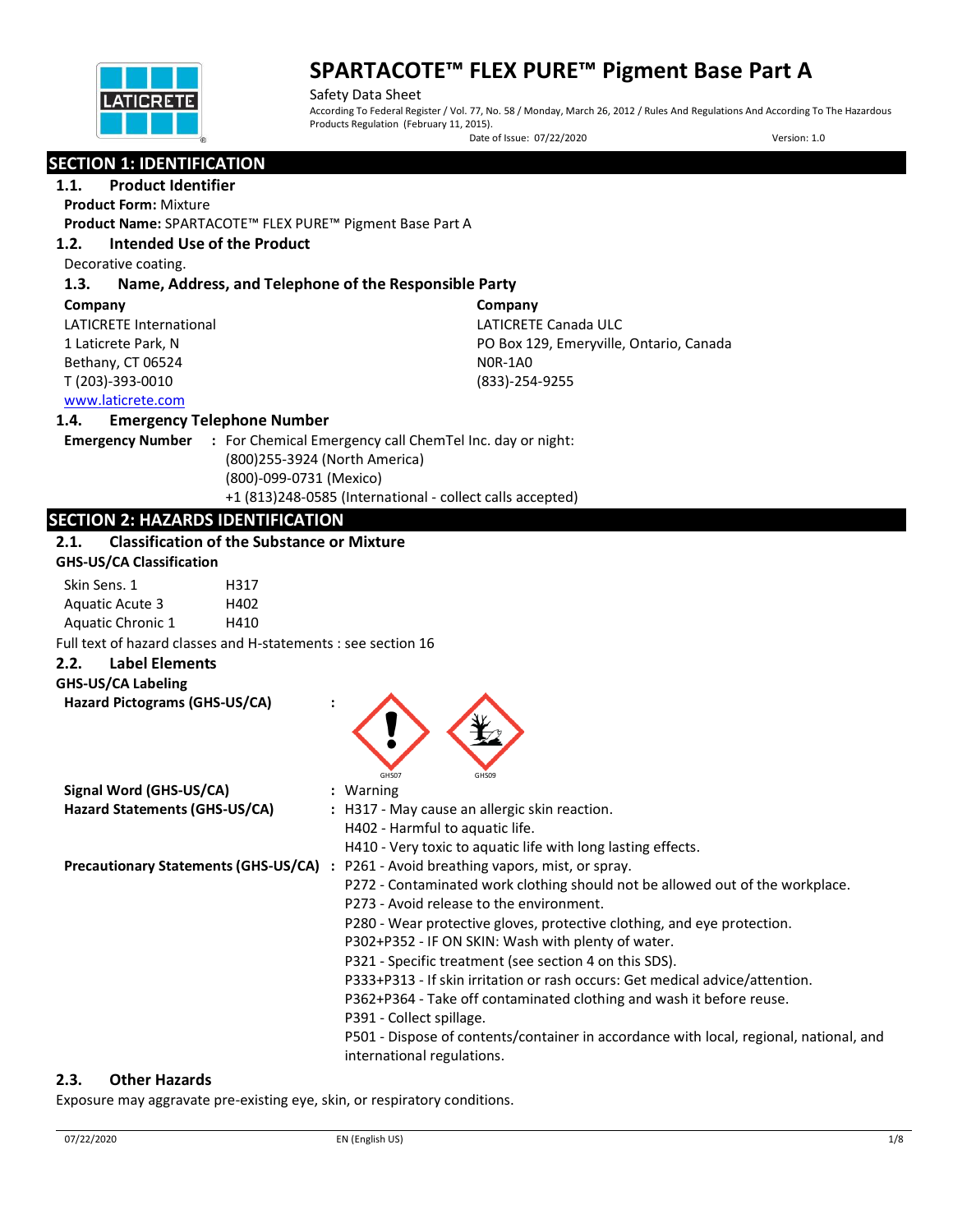Safety Data Sheet

According To Federal Register / Vol. 77, No. 58 / Monday, March 26, 2012 / Rules And Regulations And According To The Hazardous Products Regulation (February 11, 2015).

## **2.4. Unknown Acute Toxicity (GHS-US/CA)**

No data available

## **SECTION 3: COMPOSITION/INFORMATION ON INGREDIENTS**

**3.1. Substance**

Not applicable

# **3.2. Mixture**

| <b>Name</b>                           | <b>Product Identifier</b> | $%$ *       | <b>GHS Ingredient Classification</b> |
|---------------------------------------|---------------------------|-------------|--------------------------------------|
| DL-Aspartic acid, N,N'-(methylenedi-  | (CAS-No.) 136210-30-5     | $43 - 71$   | Skin Sens. 1, H317                   |
| 4,1-cyclohexanediyl)bis-, tetraethyl  |                           |             | Aquatic Chronic 3, H412              |
| ester                                 |                           |             |                                      |
| Aspartic acid, N,N'-[methylenebis(2-  | (CAS-No.) 136210-32-7     | $19 - 24$   | Skin Sens. 1, H317                   |
| methyl-4,1-cyclohexanediyl)]bis-,     |                           |             | Aquatic Acute 3, H402                |
| tetraethyl ester                      |                           |             | Aquatic Chronic 1, H410              |
| Fumaric acid, diethyl ester           | (CAS-No.) 623-91-6        | $1 - 5$     | Acute Tox. 4 (Oral), H302            |
|                                       |                           |             | Skin Sens. 1, H317                   |
|                                       |                           |             | Aquatic Acute 2, H401                |
|                                       |                           |             | Aquatic Chronic 3, H412              |
| Bis(1,2,2,6,6-pentamethyl-4-          | (CAS-No.) 41556-26-7      | $0.7 - 1$   | Flam. Liq. 4, H227                   |
| piperidyl) sebacate                   |                           |             | Skin Sens. 1, H317                   |
|                                       |                           |             | Aquatic Acute 1, H400                |
|                                       |                           |             | Aquatic Chronic 1, H410              |
| Poly(oxy-1,2-ethanediyl), .alpha.-[3- | (CAS-No.) 104810-47-1     | $0.3 - 0.6$ | Skin Sens. 1, H317                   |
| [3-(2H-benzotriazol-2-yl)-5-(1,1-     |                           |             | Aquatic Chronic 2, H411              |
| dimethylethyl)-4-hydroxyphenyl]-1-    |                           |             |                                      |
| oxopropyl]-.omega.-[3-[3-(2H-         |                           |             |                                      |
| benzotriazol-2-yl)-5-(1,1-            |                           |             |                                      |
| dimethylethyl)-4-hydroxyphenyl]-1-    |                           |             |                                      |
| oxopropoxy]-                          |                           |             |                                      |
| Poly(oxy-1,2-ethanediyl), .alpha.-[3- | (CAS-No.) 104810-48-2     | $0.3 - 0.6$ | Skin Sens. 1, H317                   |
| [3-(2H-benzotriazol-2-yl)-5-(1,1-     |                           |             | Aquatic Chronic 2, H411              |
| dimethylethyl)-4-hydroxyphenyl]-1-    |                           |             |                                      |
| oxopropyl]-.omega.-hydroxy-           |                           |             |                                      |
| Decanedioic acid, methyl 1,2,2,6,6-   | (CAS-No.) 82919-37-7      | $0.2 - 0.5$ | Skin Sens. 1, H317                   |
| pentamethyl-4-piperidinyl ester       |                           |             | Aquatic Acute 1, H400                |
|                                       |                           |             | Aquatic Chronic 1, H410              |

Full text of H-phrases: see section 16

\*Percentages are listed in weight by weight percentage (w/w%) for liquid and solid ingredients. Gas ingredients are listed in volume by volume percentage (v/v%).

\*\* The actual concentration of ingredient(s) is withheld as a trade secret in accordance with the Hazardous Products Regulations (HPR) SOR/2015-17 and 29 CFR 1910.1200.

## **SECTION 4: FIRST AID MEASURES**

## **4.1. Description of First-aid Measures**

**General:** Never give anything by mouth to an unconscious person. If you feel unwell, seek medical advice (show the label where possible).

**Inhalation:** When symptoms occur: go into open air and ventilate suspected area. Obtain medical attention if breathing difficulty persists.

**Skin Contact:** Remove contaminated clothing. Drench affected area with water for at least 15 minutes. Obtain medical attention if irritation/rash develops or persists.

**Eye Contact:** Remove contact lenses, if present and easy to do. Continue rinsing. Rinse cautiously with water for at least 15 minutes. Obtain medical attention.

**Ingestion:** Rinse mouth. Do NOT induce vomiting. Obtain medical attention.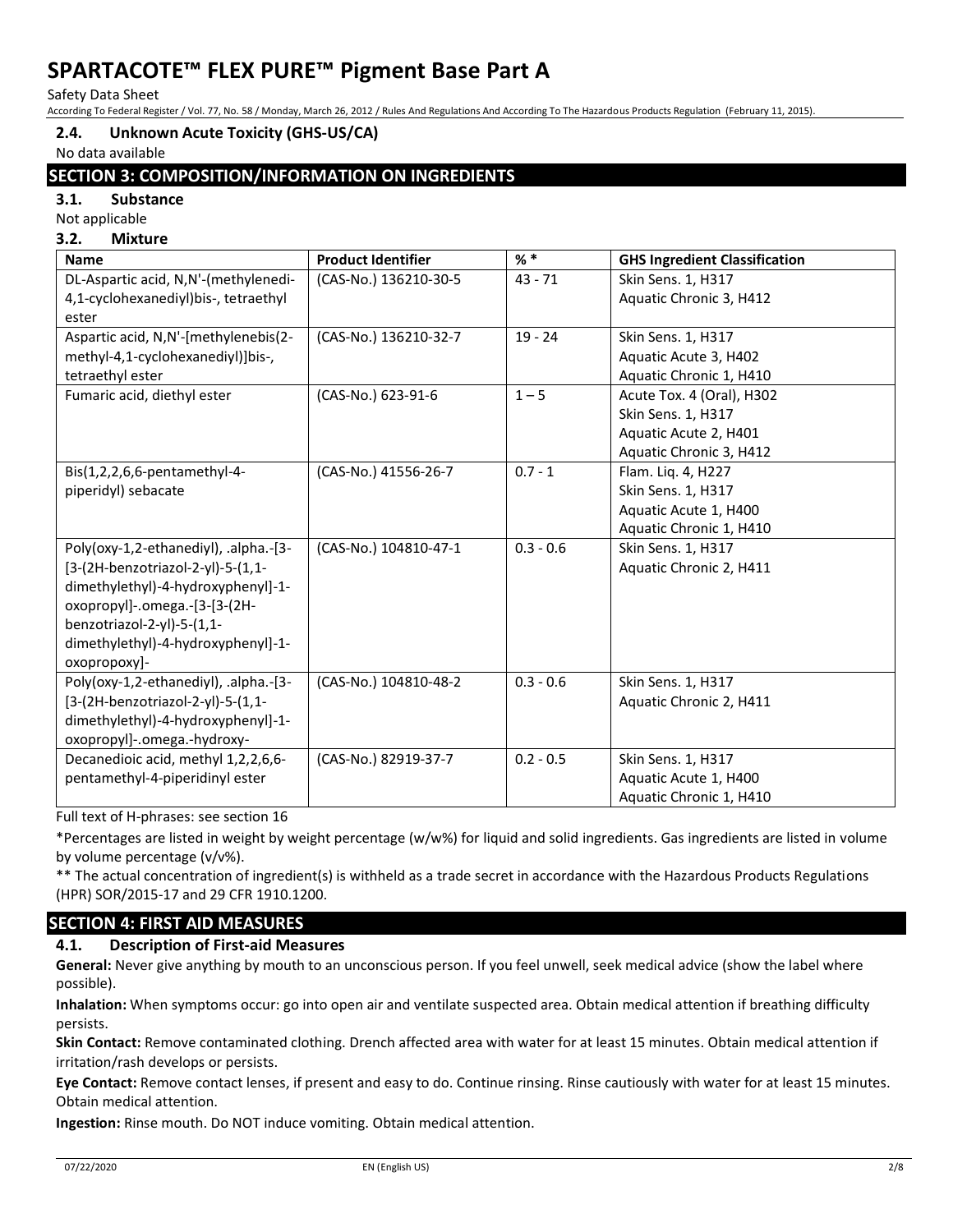Safety Data Sheet

According To Federal Register / Vol. 77, No. 58 / Monday, March 26, 2012 / Rules And Regulations And According To The Hazardous Products Regulation (February 11, 2015).

## **4.2. Most Important Symptoms and Effects Both Acute and Delayed**

**General:** Skin sensitization.

**Inhalation:** Prolonged exposure may cause irritation.

**Skin Contact:** May cause an allergic skin reaction.

**Eye Contact:** May cause slight irritation to eyes.

**Ingestion:** Ingestion may cause adverse effects.

**Chronic Symptoms:** None expected under normal conditions of use.

## **4.3. Indication of Any Immediate Medical Attention and Special Treatment Needed**

If exposed or concerned, get medical advice and attention. If medical advice is needed, have product container or label at hand.

## **SECTION 5: FIRE-FIGHTING MEASURES**

## **5.1. Extinguishing Media**

**Suitable Extinguishing Media:** Water spray, fog, carbon dioxide (CO<sub>2</sub>), alcohol-resistant foam, or dry chemical. **Unsuitable Extinguishing Media:** Do not use a heavy water stream. Use of heavy stream of water may spread fire.

## **5.2. Special Hazards Arising From the Substance or Mixture**

**Fire Hazard:** Not considered flammable but may burn at high temperatures.

**Explosion Hazard:** Product is not explosive.

**Reactivity:** Hazardous reactions will not occur under normal conditions.

## **5.3. Advice for Firefighters**

**Precautionary Measures Fire:** Exercise caution when fighting any chemical fire.

**Firefighting Instructions:** Use water spray or fog for cooling exposed containers.

**Protection During Firefighting:** Do not enter fire area without proper protective equipment, including respiratory protection.

**Hazardous Combustion Products**: Carbon oxides (CO, CO2). Nitrous fumes. Ammonia.

**Other Information:** Do not allow run-off from fire fighting to enter drains or water courses.

### **5.4. Reference to Other Sections**

Refer to Section 9 for flammability properties.

## **SECTION 6: ACCIDENTAL RELEASE MEASURES**

## **6.1. Personal Precautions, Protective Equipment and Emergency Procedures**

**General Measures:** Avoid breathing (vapor, mist, spray). Do not get in eyes, on skin, or on clothing.

#### **6.1.1. For Non-Emergency Personnel**

**Protective Equipment:** Use appropriate personal protective equipment (PPE).

**Emergency Procedures:** Evacuate unnecessary personnel.

#### **6.1.2. For Emergency Personnel**

**Protective Equipment:** Equip cleanup crew with proper protection.

**Emergency Procedures:** Upon arrival at the scene, a first responder is expected to recognize the presence of dangerous goods, protect oneself and the public, secure the area, and call for the assistance of trained personnel as soon as conditions permit. Ventilate area.

## **6.2. Environmental Precautions**

Prevent entry to sewers and public waters. Avoid release to the environment. Collect spillage.

## **6.3. Methods and Materials for Containment and Cleaning Up**

**For Containment:** Contain any spills with dikes or absorbents to prevent migration and entry into sewers or streams. **Methods for Cleaning Up:** Clean up spills immediately and dispose of waste safely. Transfer spilled material to a suitable container for disposal. Contact competent authorities after a spill.

## **6.4. Reference to Other Sections**

See Section 8 for exposure controls and personal protection and Section 13 for disposal considerations.

## **SECTION 7: HANDLING AND STORAGE**

# **7.1. Precautions for Safe Handling**

**Precautions for Safe Handling:** Wash hands and other exposed areas with mild soap and water before eating, drinking or smoking and when leaving work. Avoid prolonged contact with eyes, skin and clothing. Avoid breathing vapors, mist, spray. **Hygiene Measures:** Handle in accordance with good industrial hygiene and safety procedures.

# **7.2. Conditions for Safe Storage, Including Any Incompatibilities**

**Technical Measures:** Comply with applicable regulations.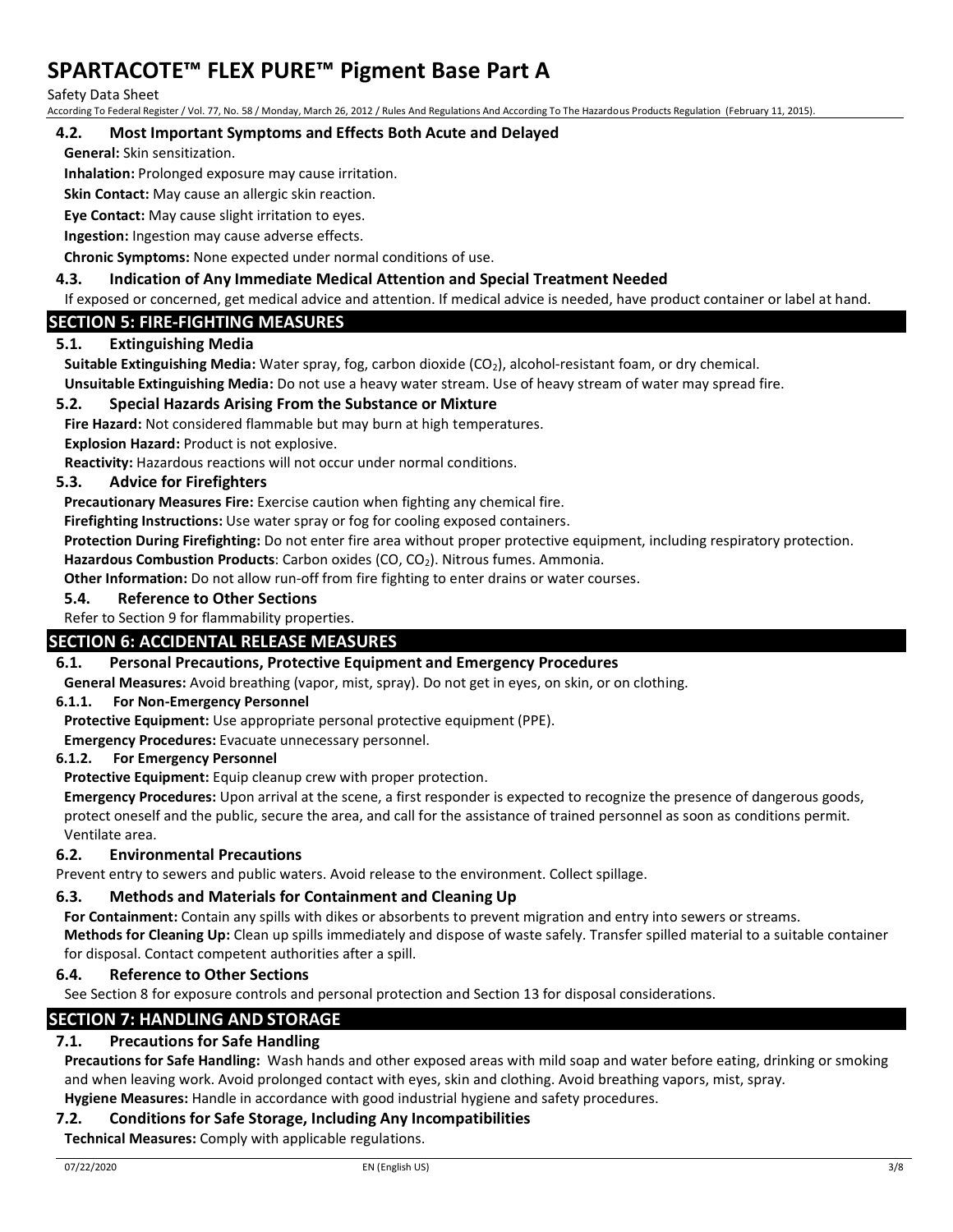#### Safety Data Sheet

According To Federal Register / Vol. 77, No. 58 / Monday, March 26, 2012 / Rules And Regulations And According To The Hazardous Products Regulation (February 11, 2015).

**Storage Conditions:** Keep container closed when not in use. Store in a dry, cool place. Keep/Store away from direct sunlight,

extremely high or low temperatures and incompatible materials.

**Incompatible Materials:** Strong acids, strong bases, strong oxidizers.

## **7.3. Specific End Use(s)**

Decorative coating.

## **SECTION 8: EXPOSURE CONTROLS/PERSONAL PROTECTION**

## **8.1. Control Parameters**

For substances listed in section 3 that are not listed here, there are no established exposure limits from the manufacturer, supplier, importer, or the appropriate advisory agency including: ACGIH (TLV), AIHA (WEEL), NIOSH (REL), OSHA (PEL), or Canadian provincial governments.

#### **8.2. Exposure Controls**

**Appropriate Engineering Controls:** Suitable eye/body wash equipment should be available in the vicinity of any potential exposure. Ensure adequate ventilation, especially in confined areas. Ensure all national/local regulations are observed.

**Personal Protective Equipment:** Gloves. Protective clothing. Protective goggles.



**Materials for Protective Clothing:** Chemically resistant materials and fabrics.

**Hand Protection:** Wear protective gloves.

**Eye and Face Protection:** Chemical safety goggles.

**Skin and Body Protection:** Wear suitable protective clothing.

**Respiratory Protection:** If exposure limits are exceeded or irritation is experienced, approved respiratory protection should be worn. In case of inadequate ventilation, oxygen deficient atmosphere, or where exposure levels are not known wear approved respiratory protection.

**Other Information:** When using, do not eat, drink or smoke.

#### **SECTION 9: PHYSICAL AND CHEMICAL PROPERTIES**

| <b>Information on Basic Physical and Chemical Properties</b><br>9.1. |                      |                      |  |
|----------------------------------------------------------------------|----------------------|----------------------|--|
| <b>Physical State</b>                                                |                      | Liquid               |  |
| Appearance                                                           |                      | Not available        |  |
| Odor                                                                 |                      | Not available        |  |
| <b>Odor Threshold</b>                                                |                      | Not available        |  |
| рH                                                                   |                      | Not available        |  |
| <b>Evaporation Rate</b>                                              |                      | Not available        |  |
| <b>Melting Point</b>                                                 |                      | Not available        |  |
| <b>Freezing Point</b>                                                |                      | Not available        |  |
| <b>Boiling Point</b>                                                 |                      | 185 °C (365 °F)      |  |
| <b>Flash Point</b>                                                   |                      | 136.7 °C (278.06 °F) |  |
| <b>Auto-ignition Temperature</b>                                     | $\ddot{\phantom{a}}$ | Not available        |  |
| <b>Decomposition Temperature</b>                                     |                      | Not available        |  |
| Flammability (solid, gas)                                            |                      | Not applicable       |  |
| <b>Lower Flammable Limit</b>                                         |                      | Not available        |  |
| <b>Upper Flammable Limit</b>                                         | $\ddot{\cdot}$       | Not available        |  |
| <b>Vapor Pressure</b>                                                |                      | Not available        |  |
| Relative Vapor Density at 20°C                                       |                      | Not available        |  |
| <b>Relative Density</b>                                              |                      | Not available        |  |
| <b>Specific Gravity</b>                                              | $\ddot{\phantom{a}}$ | 1.062                |  |
| <b>Solubility</b>                                                    |                      | Not available        |  |
| <b>Partition Coefficient: N-Octanol/Water</b>                        |                      | Not available        |  |
| <b>Viscosity</b>                                                     |                      | Not available        |  |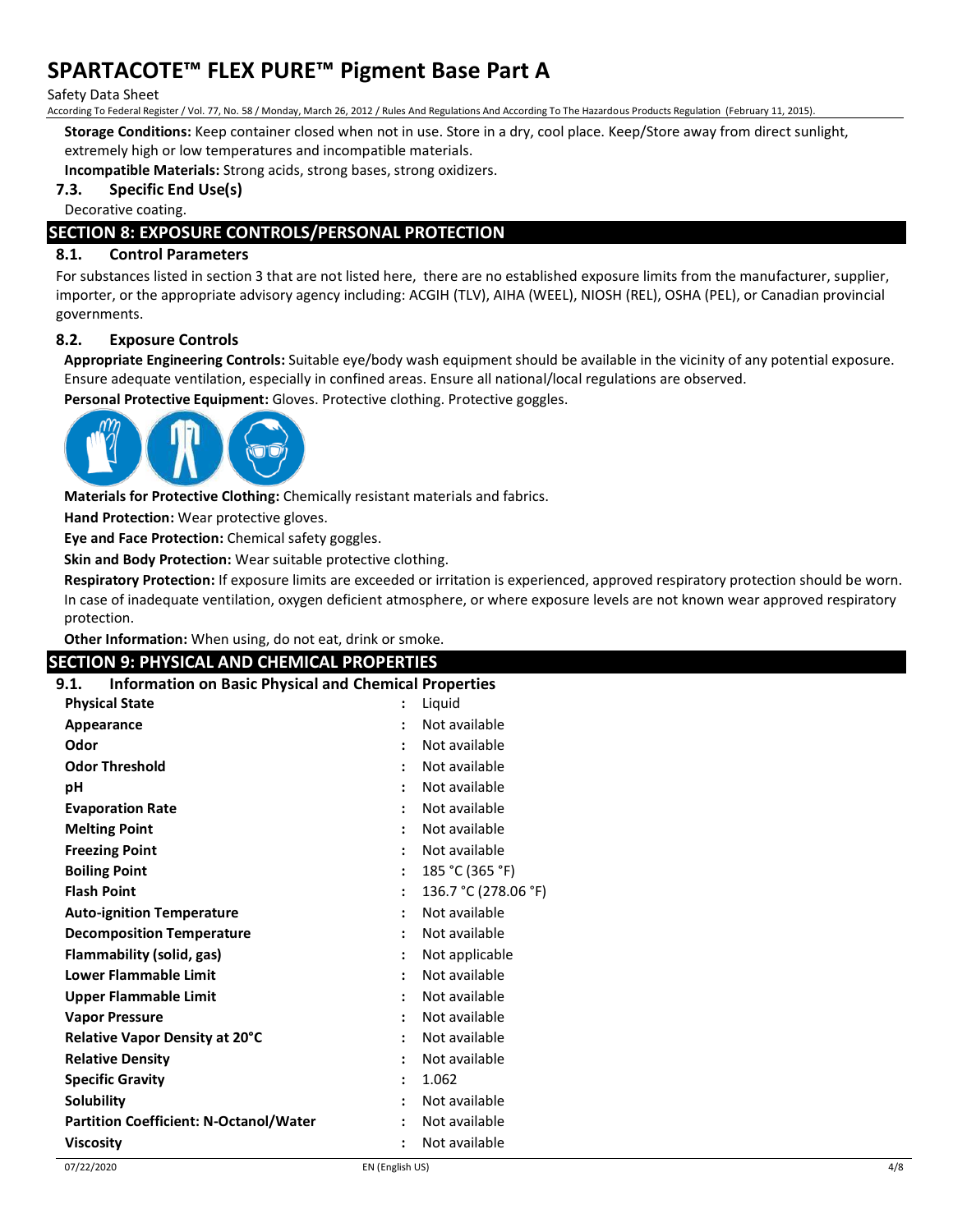Safety Data Sheet

According To Federal Register / Vol. 77, No. 58 / Monday, March 26, 2012 / Rules And Regulations And According To The Hazardous Products Regulation (February 11, 2015).

## **SECTION 10: STABILITY AND REACTIVITY**

- **10.1. Reactivity:** Hazardous reactions will not occur under normal conditions.
- **10.2. Chemical Stability:** Stable under recommended handling and storage conditions (see section 7).
- **10.3. Possibility of Hazardous Reactions:** Hazardous polymerization will not occur.
- **10.4. Conditions to Avoid:** Direct sunlight, extremely high or low temperatures, and incompatible materials.
- **10.5. Incompatible Materials:** Strong acids, strong bases, strong oxidizers.
- **10.6. Hazardous Decomposition Products:** Decomposes slowly under the influence of air and light.

## **SECTION 11: TOXICOLOGICAL INFORMATION**

#### **11.1. Information on Toxicological Effects - Product**

**Acute Toxicity (Oral):** Not classified

**Acute Toxicity (Dermal):** Not classified

**Acute Toxicity (Inhalation):** Not classified

**LD50 and LC50 Data:** Not available

**Skin Corrosion/Irritation:** Not classified

**Eye Damage/Irritation:** Not classified

**Respiratory or Skin Sensitization:** May cause an allergic skin reaction.

**Germ Cell Mutagenicity:** Not classified

**Carcinogenicity:** Not classified

**Specific Target Organ Toxicity (Repeated Exposure):** Not classified

**Reproductive Toxicity:** Not classified

**Specific Target Organ Toxicity (Single Exposure):** Not classified

**Aspiration Hazard:** Not classified

**Symptoms/Injuries After Inhalation:** Prolonged exposure may cause irritation.

**Symptoms/Injuries After Skin Contact:** May cause an allergic skin reaction.

**Symptoms/Injuries After Eye Contact:** May cause slight irritation to eyes.

**Symptoms/Injuries After Ingestion:** Ingestion may cause adverse effects.

**Chronic Symptoms:** None expected under normal conditions of use.

## **11.2. Information on Toxicological Effects - Ingredient(s)**

**LD50 and LC50 Data:**

| Fumaric acid, diethyl ester (623-91-6)                       |            |  |
|--------------------------------------------------------------|------------|--|
| <b>LD50 Oral Rat</b>                                         | 1780 mg/kg |  |
| Bis(1,2,2,6,6-pentamethyl-4-piperidyl) sebacate (41556-26-7) |            |  |
| <b>LD50 Oral Rat</b>                                         | 2615 mg/kg |  |

## **SECTION 12: ECOLOGICAL INFORMATION**

## **12.1. Toxicity**

**Ecology - General:** Harmful to aquatic life. Very toxic to aquatic life with long lasting effects.

| Aspartic acid, N,N'-[methylenebis(2-methyl-4,1-cyclohexanediyl)]bis-, tetraethyl ester (136210-32-7) |                                                                         |  |
|------------------------------------------------------------------------------------------------------|-------------------------------------------------------------------------|--|
| <b>NOEC Chronic Crustacea</b>                                                                        | $0.013$ mg/l                                                            |  |
| Fumaric acid, diethyl ester (623-91-6)                                                               |                                                                         |  |
| LC50 Fish 1                                                                                          | $2.4 \text{ mg/l}$                                                      |  |
| ErC50 (algae)                                                                                        | $1.1 \text{ mg/l}$                                                      |  |
| Bis(1,2,2,6,6-pentamethyl-4-piperidyl) sebacate (41556-26-7)                                         |                                                                         |  |
| LC50 Fish 1                                                                                          | 0.97 mg/l (Exposure time: 96 h - Species: Lepomis macrochirus [static]) |  |
| <b>Persistence and Degradability</b><br>12.2.                                                        |                                                                         |  |
| SPARTACOTE™ FLEX PURE™ Pigment Base Part A                                                           |                                                                         |  |
| <b>Persistence and Degradability</b>                                                                 | May cause long-term adverse effects in the environment.                 |  |
| <b>Bioaccumulative Potential</b><br>12.3.                                                            |                                                                         |  |

**SPARTACOTE™ FLEX PURE™ Pigment Base Part A**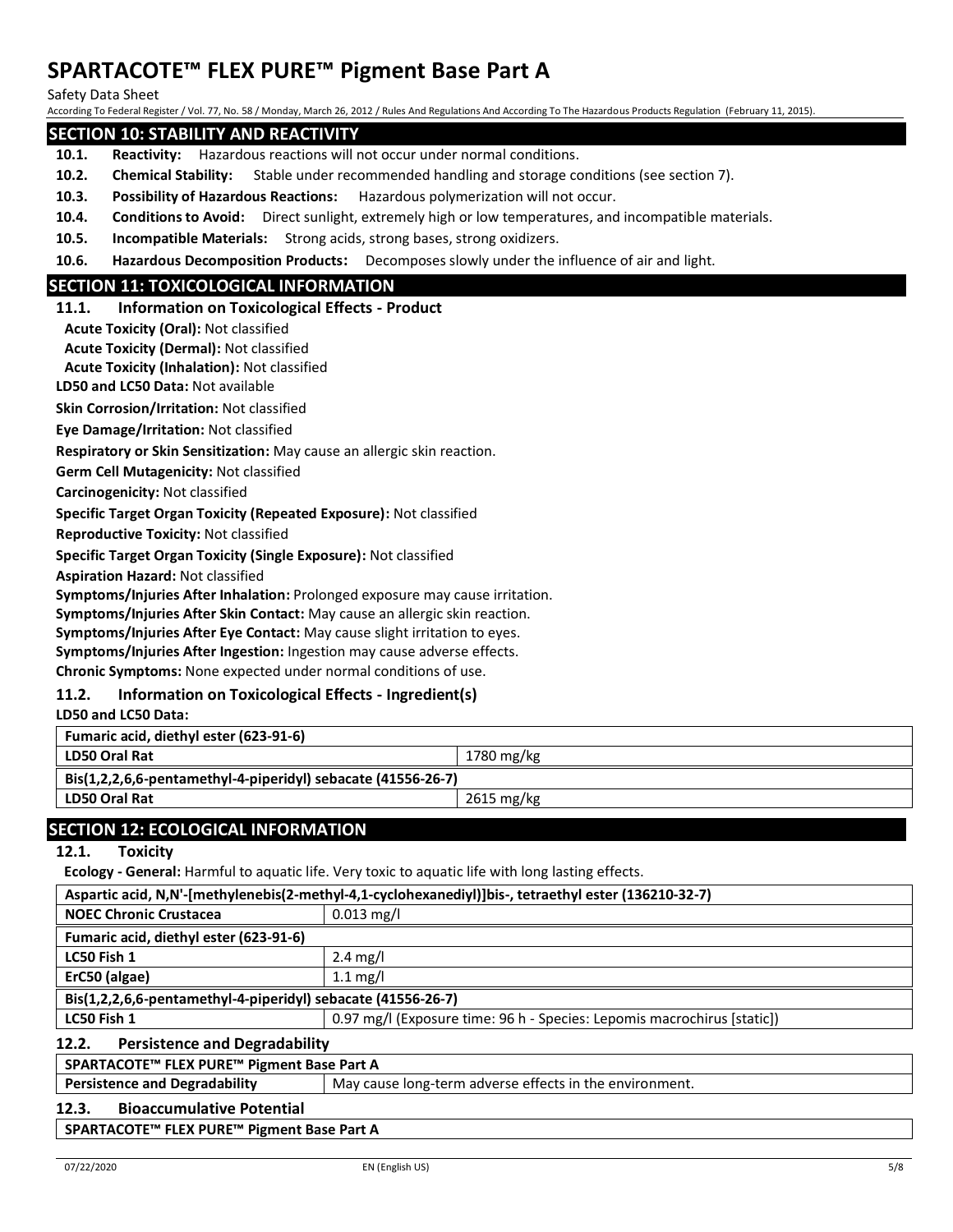Safety Data Sheet

According To Federal Register / Vol. 77, No. 58 / Monday, March 26, 2012 / Rules And Regulations And According To The Hazardous Products Regulation (February 11, 2015).

| <b>Bioaccumulative Potential</b>                             | Not established.  |  |
|--------------------------------------------------------------|-------------------|--|
| Bis(1,2,2,6,6-pentamethyl-4-piperidyl) sebacate (41556-26-7) |                   |  |
| Partition coefficient n-octanol/water                        | $0.37$ (at 25 °C) |  |
| (Log Pow)                                                    |                   |  |

**12.4.** Mobility in Soil Not available

## **12.5. Other Adverse Effects**

**Other Information:** Avoid release to the environment.

## **SECTION 13: DISPOSAL CONSIDERATIONS**

## **13.1. Waste treatment methods**

**Waste Disposal Recommendations:** Dispose of contents/container in accordance with local, regional, national, territorial, provincial, and international regulations.

**Ecology - Waste Materials:** Avoid release to the environment. This material is hazardous to the aquatic environment. Keep out of sewers and waterways.

## **SECTION 14: TRANSPORT INFORMATION**

The shipping description(s) stated herein were prepared in accordance with certain assumptions at the time the SDS was authored, and can vary based on a number of variables that may or may not have been known at the time the SDS was issued.

#### **14.1. In Accordance with DOT**

| <b>Proper Shipping Name</b>      | : ENVIRONMENTALLY HAZARDOUS SUBSTANCES, LIQUID, N.O.S. (Aspartic acid, N,N'-<br>[methylenebis(2-methyl-4,1-cyclohexanediyl)]bis-, tetraethyl ester; Decanedioic acid, methyl<br>1,2,2,6,6-pentamethyl-4-piperidinyl ester) |
|----------------------------------|----------------------------------------------------------------------------------------------------------------------------------------------------------------------------------------------------------------------------|
| <b>Hazard Class</b>              | : 9                                                                                                                                                                                                                        |
| <b>Identification Number</b>     | : UN3082                                                                                                                                                                                                                   |
| <b>Label Codes</b>               | : 9                                                                                                                                                                                                                        |
| <b>Packing Group</b>             | $: \mathbb{H}$                                                                                                                                                                                                             |
| <b>Marine Pollutant</b>          | : Marine pollutant                                                                                                                                                                                                         |
| <b>ERG Number</b>                | : 171                                                                                                                                                                                                                      |
| In Accordance with IMDG<br>14.2. |                                                                                                                                                                                                                            |
| <b>Proper Shipping Name</b>      | : ENVIRONMENTALLY HAZARDOUS SUBSTANCE, LIQUID, N.O.S. (Aspartic acid, N,N'-<br>[methylenebis(2-methyl-4,1-cyclohexanediyl)]bis-, tetraethyl ester; Decanedioic acid, methyl<br>1,2,2,6,6-pentamethyl-4-piperidinyl ester)  |
| <b>Hazard Class</b>              | : 9                                                                                                                                                                                                                        |
| <b>Identification Number</b>     | : UN3082                                                                                                                                                                                                                   |
| <b>Label Codes</b>               | : 9                                                                                                                                                                                                                        |
| <b>Packing Group</b>             | : III                                                                                                                                                                                                                      |
| EmS-No. (Fire)                   | $: F-A$                                                                                                                                                                                                                    |
| EmS-No. (Spillage)               | $: S-F$                                                                                                                                                                                                                    |
| <b>Marine pollutant</b>          | : Marine pollutant                                                                                                                                                                                                         |
| 14.3.<br>In Accordance with IATA |                                                                                                                                                                                                                            |
| <b>Proper Shipping Name</b>      | : ENVIRONMENTALLY HAZARDOUS SUBSTANCE, LIQUID, N.O.S. (Aspartic acid, N,N'-<br>[methylenebis(2-methyl-4,1-cyclohexanediyl)]bis-, tetraethyl ester; Decanedioic acid, methyl<br>1,2,2,6,6-pentamethyl-4-piperidinyl ester)  |
| <b>Hazard Class</b>              | : 9                                                                                                                                                                                                                        |
| <b>Identification Number</b>     | : UN3082                                                                                                                                                                                                                   |
| <b>Label Codes</b>               | : 9                                                                                                                                                                                                                        |
| <b>Packing Group</b>             | $: \mathbb{H}$                                                                                                                                                                                                             |
| <b>ERG Code (IATA)</b>           | : 9L                                                                                                                                                                                                                       |
| In Accordance with TDG<br>14.4.  |                                                                                                                                                                                                                            |
| <b>Proper Shipping Name</b>      | : ENVIRONMENTALLY HAZARDOUS SUBSTANCE, LIQUID, N.O.S. (Aspartic acid, N,N'-<br>[methylenebis(2-methyl-4,1-cyclohexanediyl)]bis-, tetraethyl ester; Decanedioic acid, methyl<br>1,2,2,6,6-pentamethyl-4-piperidinyl ester)  |
| <b>Hazard Class</b>              | : 9                                                                                                                                                                                                                        |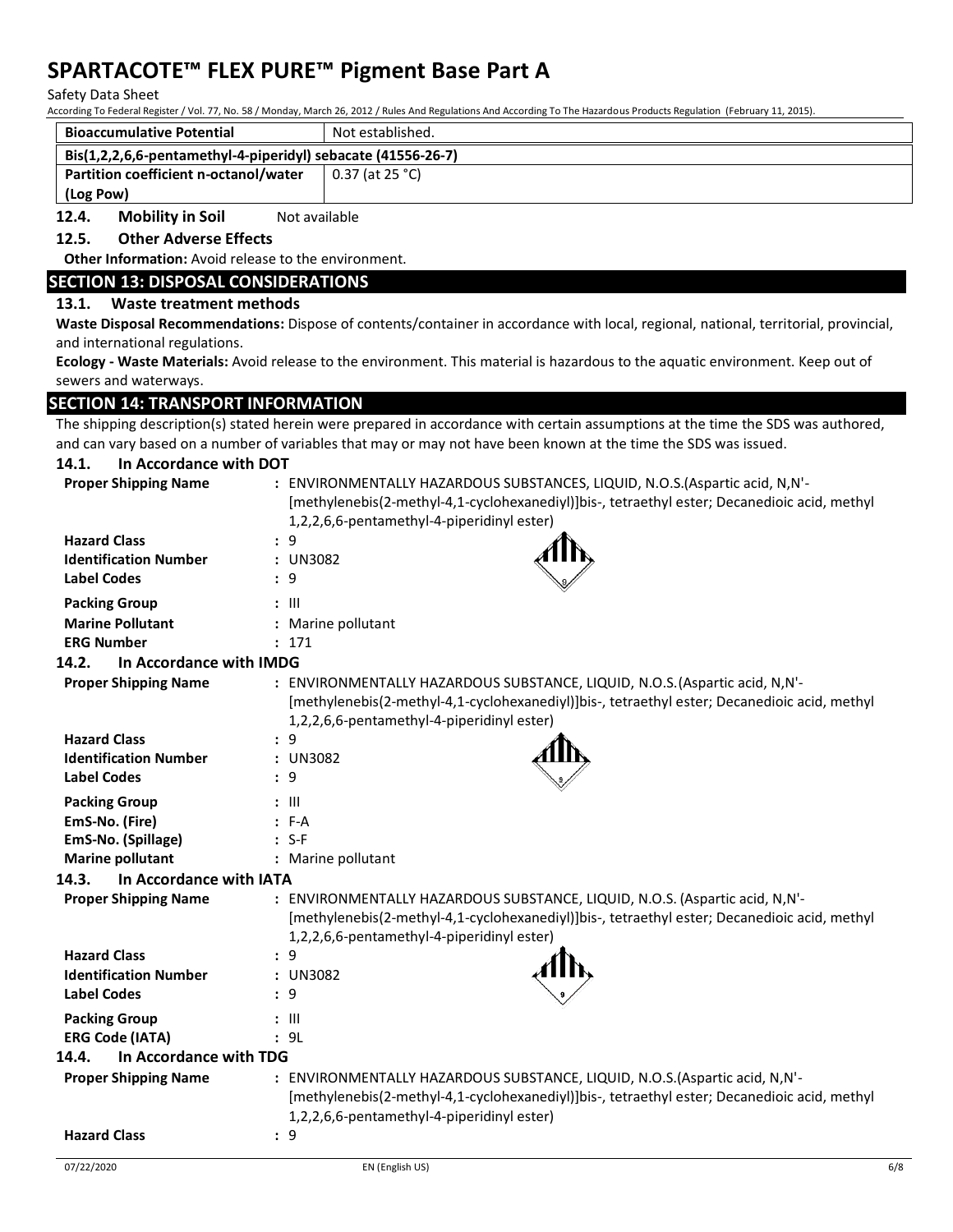Safety Data Sheet

According To Federal Register / Vol. 77, No. 58 / Monday, March 26, 2012 / Rules And Regulations And According To The Hazardous Products Regulation (February 11, 2015).

| <b>Identification Number</b> | : U |
|------------------------------|-----|
| <b>Label Codes</b>           | : 9 |



**Packing Group :** III **Marine Pollutant (TDG) :** Marine pollutant

**Identification Number :** UN3082

# **SECTION 15: REGULATORY INFORMATION**

**15.1. US Federal Regulations**

| SPARTACOTE™ FLEX PURE™ Pigment Base Part A                                                           |                                                                                                                                   |
|------------------------------------------------------------------------------------------------------|-----------------------------------------------------------------------------------------------------------------------------------|
| <b>SARA Section 311/312 Hazard Classes</b>                                                           | Health hazard - Respiratory or skin sensitization                                                                                 |
| DL-Aspartic acid, N,N'-(methylenedi-4,1-cyclohexanediyl)bis-, tetraethyl ester (136210-30-5)         |                                                                                                                                   |
| Listed on the United States TSCA (Toxic Substances Control Act) inventory                            |                                                                                                                                   |
| <b>EPA TSCA Regulatory Flag</b>                                                                      | PMN - PMN - indicates a commenced PMN substance.                                                                                  |
| Aspartic acid, N,N'-[methylenebis(2-methyl-4,1-cyclohexanediyl)]bis-, tetraethyl ester (136210-32-7) |                                                                                                                                   |
| Listed on the United States TSCA (Toxic Substances Control Act) inventory                            |                                                                                                                                   |
| <b>EPA TSCA Regulatory Flag</b>                                                                      | PMN - PMN - indicates a commenced PMN substance.                                                                                  |
| Fumaric acid, diethyl ester (623-91-6)                                                               |                                                                                                                                   |
| Listed on the United States TSCA (Toxic Substances Control Act) inventory                            |                                                                                                                                   |
| Decanedioic acid, methyl 1,2,2,6,6-pentamethyl-4-piperidinyl ester (82919-37-7)                      |                                                                                                                                   |
| Listed on the United States TSCA (Toxic Substances Control Act) inventory                            |                                                                                                                                   |
| Bis(1,2,2,6,6-pentamethyl-4-piperidyl) sebacate (41556-26-7)                                         |                                                                                                                                   |
| Listed on the United States TSCA (Toxic Substances Control Act) inventory                            |                                                                                                                                   |
|                                                                                                      | Poly(oxy-1,2-ethanediyl), .alpha.-[3-[3-(2H-benzotriazol-2-yl)-5-(1,1-dimethylethyl)-4-hydroxyphenyl]-1-oxopropyl]-.omega.-       |
| hydroxy- (104810-48-2)                                                                               |                                                                                                                                   |
| Listed on the United States TSCA (Toxic Substances Control Act) inventory                            |                                                                                                                                   |
| <b>EPA TSCA Regulatory Flag</b>                                                                      | FRI - FRI - indicates a polymeric substance containing no free-radical                                                            |
|                                                                                                      | initiator in its Inventory name but is considered to cover the                                                                    |
|                                                                                                      | designated polymer made with any free-radical initiator regardless<br>of the amount used.                                         |
|                                                                                                      | PMN - PMN - indicates a commenced PMN substance.                                                                                  |
|                                                                                                      | XU - XU - indicates a substance exempt from reporting under the                                                                   |
|                                                                                                      | Chemical Data Reporting Rule, (40 CFR 711).                                                                                       |
|                                                                                                      | Poly(oxy-1,2-ethanediyl), .alpha.-[3-[3-(2H-benzotriazol-2-yl)-5-(1,1-dimethylethyl)-4-hydroxyphenyl]-1-oxopropyl]-.omega.-[3-[3- |
| (2H-benzotriazol-2-yl)-5-(1,1-dimethylethyl)-4-hydroxyphenyl]-1-oxopropoxy]- (104810-47-1)           |                                                                                                                                   |
| Listed on the United States TSCA (Toxic Substances Control Act) inventory                            |                                                                                                                                   |
| <b>EPA TSCA Regulatory Flag</b>                                                                      | FRI - FRI - indicates a polymeric substance containing no free-radical                                                            |
|                                                                                                      | initiator in its Inventory name but is considered to cover the                                                                    |
|                                                                                                      | designated polymer made with any free-radical initiator regardless                                                                |
|                                                                                                      | of the amount used.                                                                                                               |
|                                                                                                      | PMN - PMN - indicates a commenced PMN substance.                                                                                  |
|                                                                                                      | XU - XU - indicates a substance exempt from reporting under the                                                                   |
|                                                                                                      | Chemical Data Reporting Rule, (40 CFR 711).                                                                                       |

## **15.2. US State Regulations**

Neither this product nor its chemical components appear on any US state lists, or its chemical components are not required to be disclosed

## **15.3. Canadian Regulations**

**DL-Aspartic acid, N,N'-(methylenedi-4,1-cyclohexanediyl)bis-, tetraethyl ester (136210-30-5)** Listed on the Canadian DSL (Domestic Substances List) **Aspartic acid, N,N'-[methylenebis(2-methyl-4,1-cyclohexanediyl)]bis-, tetraethyl ester (136210-32-7)** Listed on the Canadian DSL (Domestic Substances List)